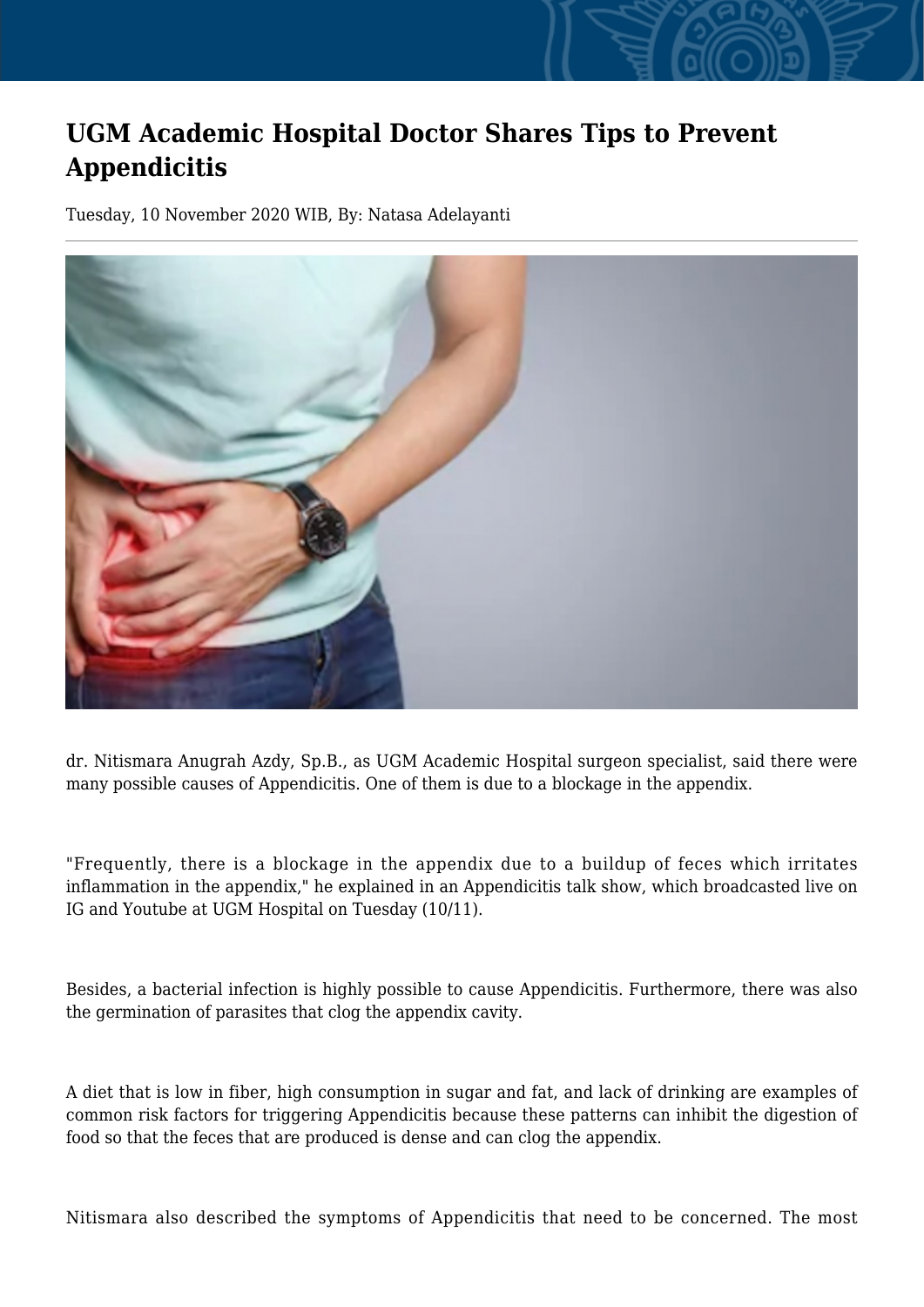characteristic symptom is a sensation of pain in the right side of the lower abdomen. Besides, there is also a sensation of pain around the navel. This pain often moves to the lower right side of the stomach and can cause fever, nausea, and vomiting.

He asked people not to neglect these symptoms. This condition is because an inflamed appendix can burst, and the contents of the blockage containing bacteria can infect all intestinal organs. If we are not responsive to treat this condition immediately, it can be life-threatening.

Nitimara also shared several tips to avoid appendix inflammation. First, maintain a healthy diet by highly consuming foods in fiber. Expectedly, it can prevent constipation.

Next, avoid or reduce the high consumption of foods in sugar and fat since foods high in sugar and fat can cause constipation and increase the risk of infections, including those that cause Appendicitis.

Then, also avoid the consumption of spicy foods because it can irritate the intestines and increase inflammation.

A way to prevent the worse Appendicitis is to consume lots of water, for instance, eight glasses a day. By drinking, lots of water can maximize intestinal work.

As additional point to prevent Appendicitis is to defecate regularly. It is necessary to defecate every day and not hold it for too long. Because if you often do that, it can be possible to increase the risk of buildup and blockage of feces in the appendix.

"Also, don't forget to do exercise," he added.

Author: Ika Photo: Shutterstock.com Translator: Natasa A

## **Related News**

- [Optimising Services, UGM Academic Hospital Launches Apps](http://ugm.ac.id/www.ugm.ac.id//en/news/19803-doctor-of-ugm-academic-hospital-shares-tips-to-prevent-coronavirus-air-transmission)
- [UGM Academic Hospital Doctor: Scuba Masks Ineffective to Prevent Covid-19](http://ugm.ac.id/www.ugm.ac.id//en/news/12629-minister-asks-academic-hospitals-to-prioritise-academic-services)
- [Doctor of UGM Academic Hospital Shares Tips to Prevent Coronavirus Air Transmission](http://ugm.ac.id/www.ugm.ac.id//en/news/12952-ugm-academic-hospital-initiate-mental-health-village)